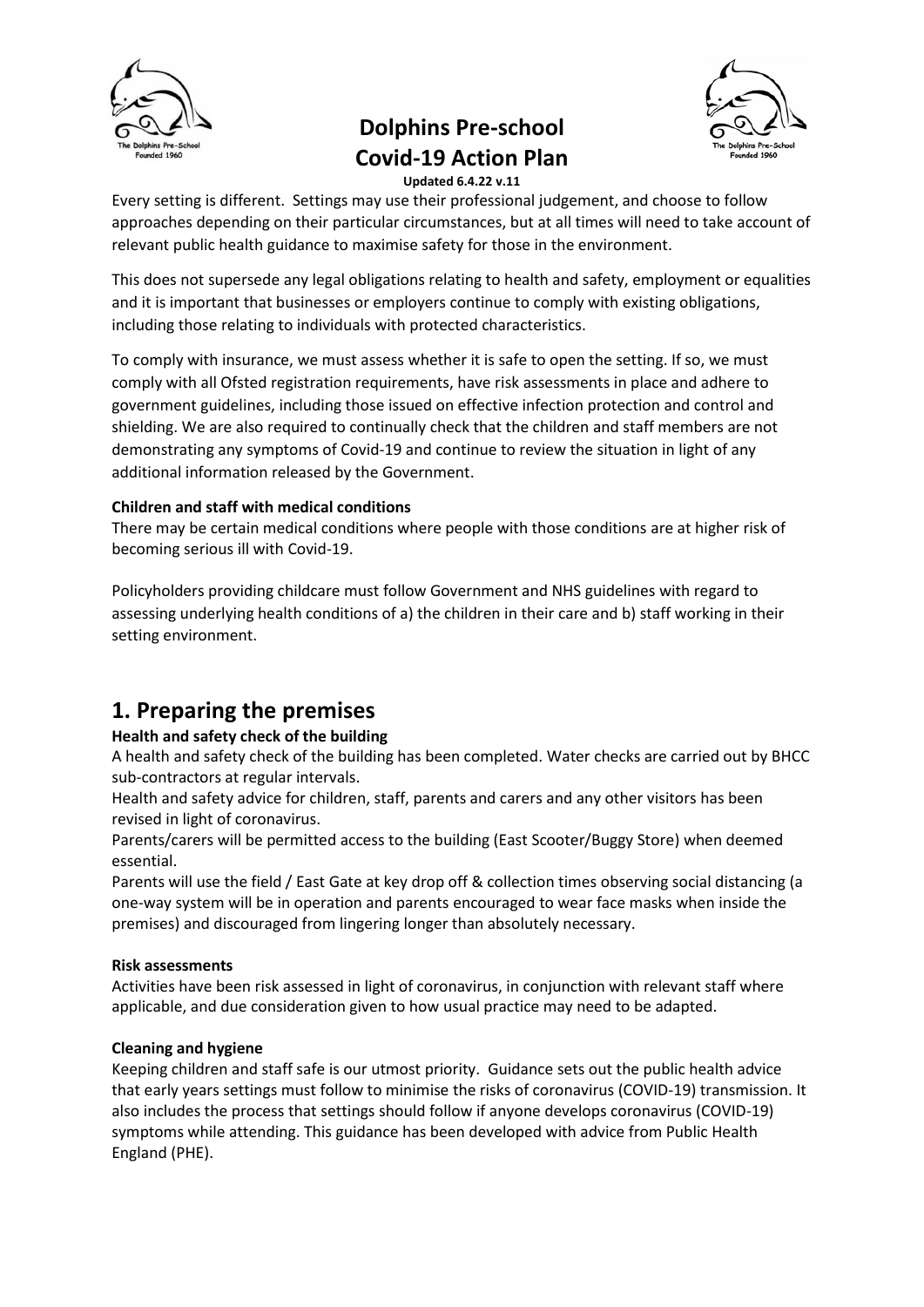The public health advice makes up a PHE-endorsed 'system of controls', building on the hierarchy of protective measures that have been in use throughout the coronavirus (COVID-19) outbreak. When implemented in line with a revised risk assessment, these measures create an inherently safer environment for children and staff where the risk of transmission of infection is substantially reduced for children and staff.

The 'system of controls' provides a set of principles that, when followed, will effectively minimise risks. All elements of the 'system of controls' are essential. The way different settings implement some of the requirements will differ based on individual circumstances.

There cannot be a 'one size fits all' approach where the system of controls describes every scenario. Setting leaders are best placed to understand the needs of the setting and community, and to make informed judgments about how to balance delivering high quality care and education with the measures needed to manage risk. The 'system of controls' provides a set of principles to help them do this and, when followed, they will effectively minimise risks.

Frequently touched surfaces, equipment, door handles, and toilets, used during the day, will be cleaned regularly. In addition, it may be necessary for certain resources to be quarantined.

#### **Space management**

In accordance with the size and layout of the setting, the room will be arranged with consideration given to how floor space, rooms and outdoor space can be organised to try and ensure physical distancing between staff and between children, considering the Early Years Foundation Stage (EYFS) age-based space requirements.

Providers must meet the following indoor space requirements:

- children under 2 years need  $3.5$  m<sup>2</sup> per child
- 2 year olds need 2.5  $m<sup>2</sup>$  per child
- children aged 3 to 5 years need 2.3  $m<sup>2</sup>$  per child

In certain circumstances area dividers / floor markers may be used to keep children in different parts of the room with communal spaces.

In order to facilitate cleaning, removal of any unnecessary items from learning environments will take place where there is space to store them elsewhere. Public health advice is to remove toys that are hard to clean, such as those with intricate parts. It may be necessary to quarantine certain items.

Children will be required to continue to bring snack and packed lunched along with water all clearly labelled with their name.

Contractors and visitors will have hygiene measures communicated to such individuals upon arrival at the site.

### **2. Preparing to implement practical measures to reduce risk**

Measures that have been implement to reduce the risk of transmission in the setting and correspond to government guidelines.

Unlike older children and adults, children in the early years cannot be expected to remain 2 metres apart from each other and staff.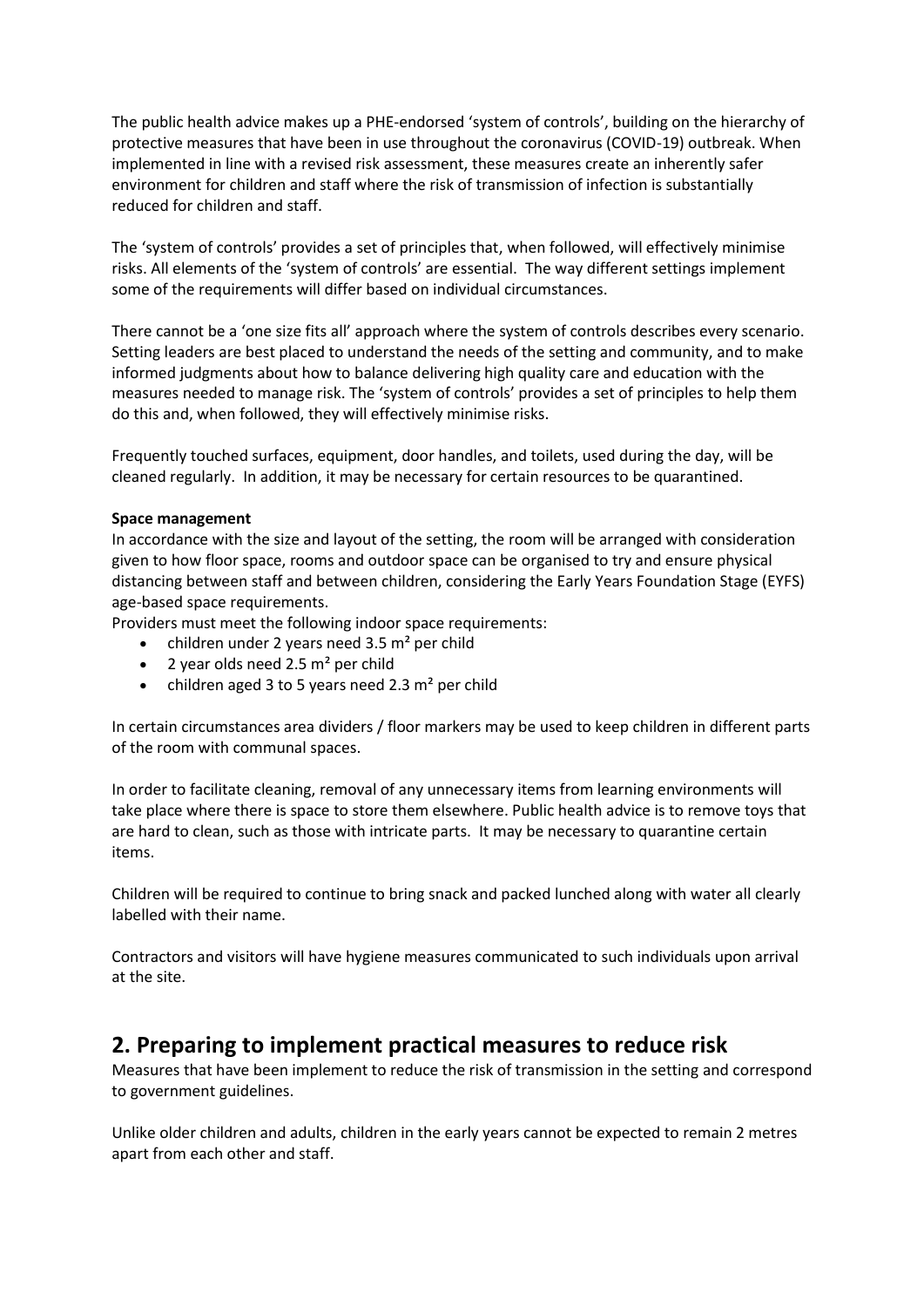A hierarchy of measures set out in the guidance can be found within our Covid-19 sickness procedure. These include:

- ensuring parents/carers keep children with any symptoms at home
- ensuring staff who are symptomatic do not attend work
- frequent hand cleaning and hygiene practices
- cleaning of settings
- promoting distancing where possible

#### **Keeping children and staff together in groups**

Early years settings are not required to keep children in small, consistent groups within the setting.

#### **Physical distancing**

It is not expected that children and staff will keep 2 metres apart. However, we aim to minimise close contact when practical to do so.

We also aim to:

- adjusting learning environments (e.g. tables, chairs, learning zones) where possible.
- maximise learning opportunities and time spent outdoors
- minimise, where practical, sharing of resources.

Snack and lunch will be planned to ensure groups of children remain together and distanced where possible.

#### **Handwashing and respiratory hygiene**

Sufficient handwashing facilities are available for both staff and children. Running water and soap will be used. Where this is not possible sanitiser may be used under strict supervision.

All staff and children will be required to wash hands according to guidance on hand cleaning

- a) upon entering the setting
- b) regularly throughout the day
- c) after sneezing or coughing
- d) before and after eating

Adults will supervise, especially if using hand sanitiser, and continually reinforce how to do this safely and effectively. A good supply of disposable tissues are available within the setting to implement 'catch it, bin it, kill it' complete with lidded bin operated by a foot pedal. These will be emptied regularly. Assistance will be given to children who have trouble cleaning hands independently. Paper towels (checked frequently) are in use within the bathrooms as opposed to hand dryers

Ventilation will be maximised using natural ventilation (windows) / ventilation unit installed within the property. Doors propped open, where safe to do so.

Cleanliness habits will be reinforced through games, songs, visuals, adult support and repetition.

#### **Enhanced cleaning**

Surfaces that children and staff touch will be cleaned more regularly than usual by putting in place an enhanced cleaning schedule using disinfection as appropriate.

Toys that have been mouthed will be disinfected promptly. Shared items and surfaces cleaned and disinfected regularly.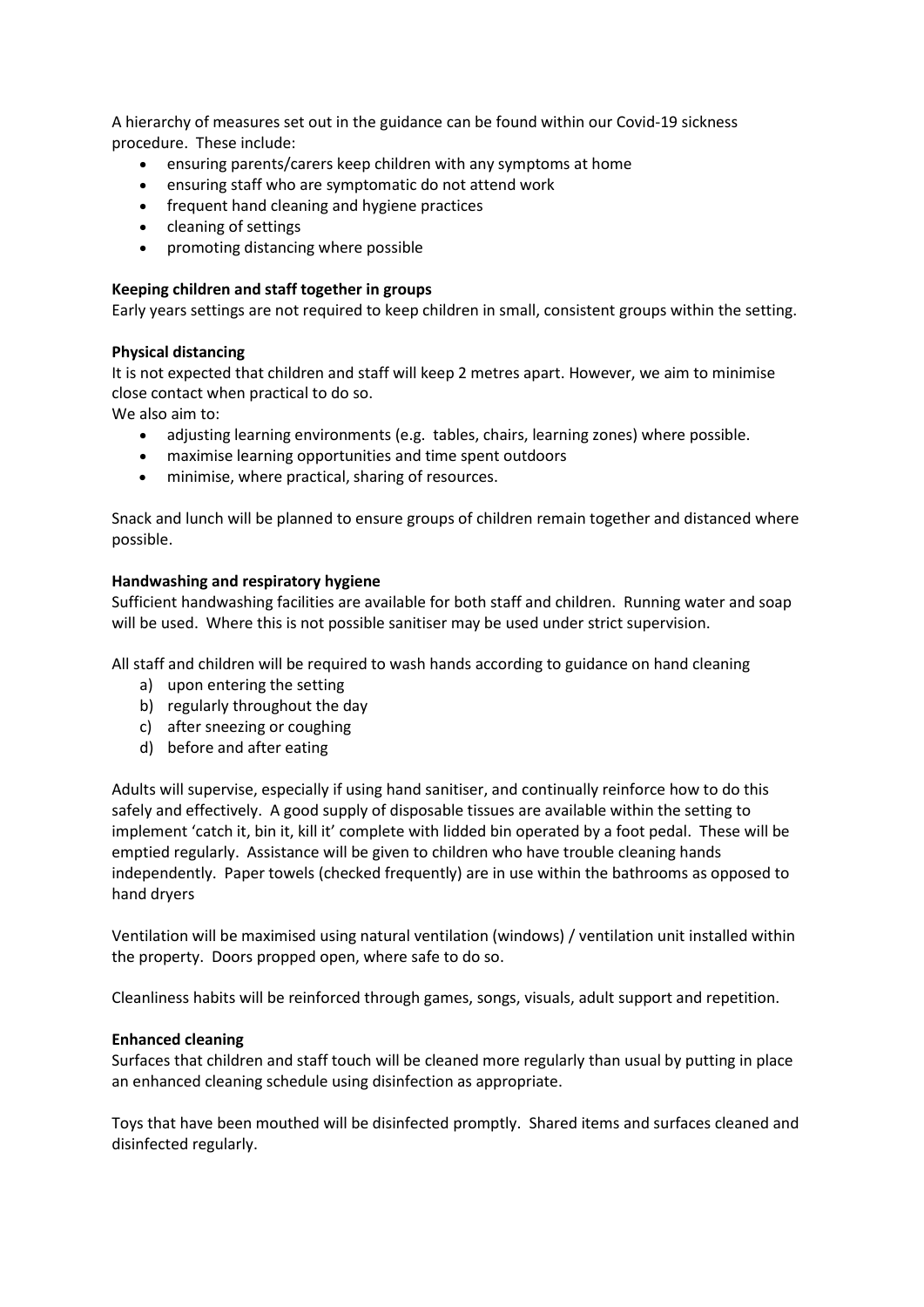Items that are laundered within the setting will be washed in line with guidance on [cleaning in non](https://www.gov.uk/government/publications/covid-19-decontamination-in-non-healthcare-settings)[healthcare settings.](https://www.gov.uk/government/publications/covid-19-decontamination-in-non-healthcare-settings)

There already exists clear procedures for maintaining stringent cleaning processes for food preparation areas etc.

Our policy relating to not bringing items and toys from home will be strictly enforced.

#### **Reducing face-to-face contact with and between parents and carers**

- a) Contact between parents/carers when dropping off/picking up will be limited.
- b) A one-way system has been established
- c) Staggered drop-off and collection times are already in operation and will continue. Face masks will be encouraged by parents/carers when in the premises.
- d) For children with anxiety issues we shall try to work on a range of methods when dropping off including possible use of telephone and video calls.
- e) Tapestry/email/telephone will be used to communicate where possible.

#### **Other measures**

Vents and doors will be kept open when possible to increase ventilation (there is already a comprehensive ventilation system in operation 24/7 within the premises) and outdoor areas used as much as possible.

#### **Personal protective equipment (PPE)**

PPE, beyond normal requirements, is not a requirement. A dedicated PPE kit will be reserved for when a distance of 2 metres cannot be maintained from anyone displaying coronavirus symptoms.

#### **Taking temperatures**

It is not considered essential to take children's temperatures every morning or throughout the day. There is no need for anything other than normal personal hygiene and washing of clothes following a day in a childcare setting. Nonetheless, we shall be monitoring temperatures of staff and children twice a day and as well as actively looking for other indicators of Covid-19.

#### **Ensuring we are prepared**

Considerable time has been spent ensuring the setting is operationally prepared to implement these measures. We are working with suppliers of essential products to ensure they are in place as well as contingency in the event of shortages in supplies.

## **3. Reviewing staff for availability to work in the setting**

Staff displaying coronavirus symptoms should follow our Covid-19 sickness procedure The [main symptoms of coronavirus](https://www.nhs.uk/conditions/coronavirus-covid-19/check-if-you-have-coronavirus-symptoms/) are:

- a high temperature
- a new, continuous cough
- a loss of, or change to, your sense of smell or taste

An audit to determine the availability of staff to work has been carried out.

Staff availability and qualification levels on staff to child ratios and on other relevant provisions in the [statutory framework for the](https://www.gov.uk/government/publications/early-years-foundation-stage-framework--2) EYFS, has been reviewed.

This audit will be updated on a regular basis.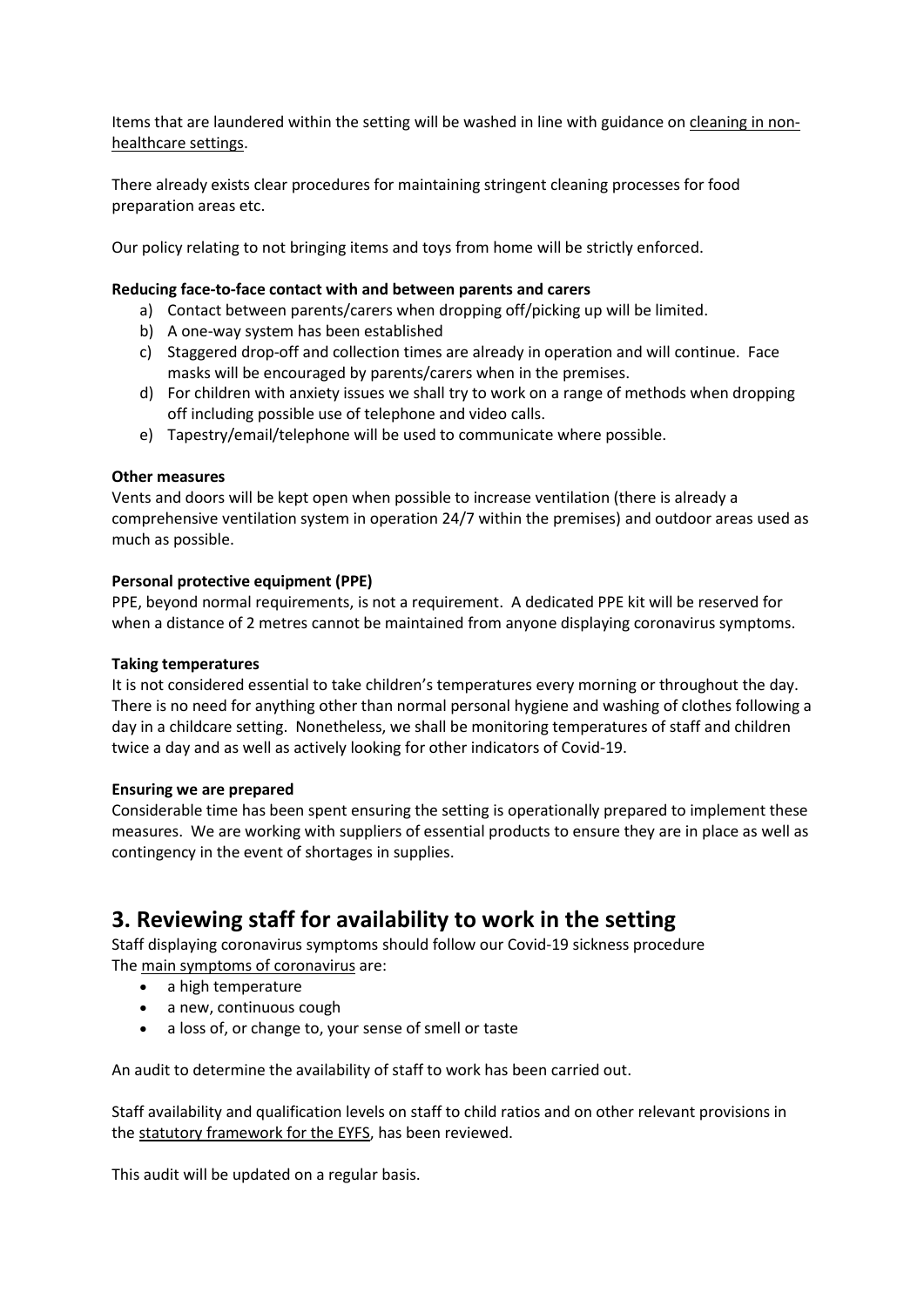# **4. Protocol for responding to a suspected case of coronavirus and ensuring setting is prepared**

A detailed Covid-19 sickness procedure has been devised and written detailing protocols to be followed when responding to a suspected case of coronavirus. Please refer to this for full details.

## **5. Communicating with staff**

Staff have been kept fully informed of Covid-19 plans with key documents circulated to ensure they are aware of and understand measures brought in to reduce the transmission of coronavirus as part of their roles and responsibilities.

Processes and procedures are to be continually reviewed and staff encouraged to ask questions / raise concerns in advance.

Staff will be required to continue to identify and support any vulnerable children and parents that return to settings, for example, by signposting them to appropriate local services such as health visitors, mental health services, and domestic or substance abuse services, and school nurses as applicable.

A staff support network has been established since the outset of the crisis to facilitate discussion, support and feedback.

### **6. Communicating with parents and carers**

We have communicated our plans with parents/carers and made them aware of measures put in place to reduce risk of transmission of coronavirus, how this impacts them and their responsibilities in supporting this.

Copies of key Covid-19 documents, including sickness procedures, have been shared via our website to make it possible for those with English as an additional language to translate easily.

## **7. Identification of numbers of children returning to the setting**

We have been actively working with parents/carers, and with the likes of BHCC, DfE, PH, Ofsted.

## **8. Planning of setting's groups to reduce contact between children and staff**

Audits of staff and assessment of demand for places for children who will be attending settings will be used to plan and ensure staff to child ratios set out in the EYFS framework are adhered to.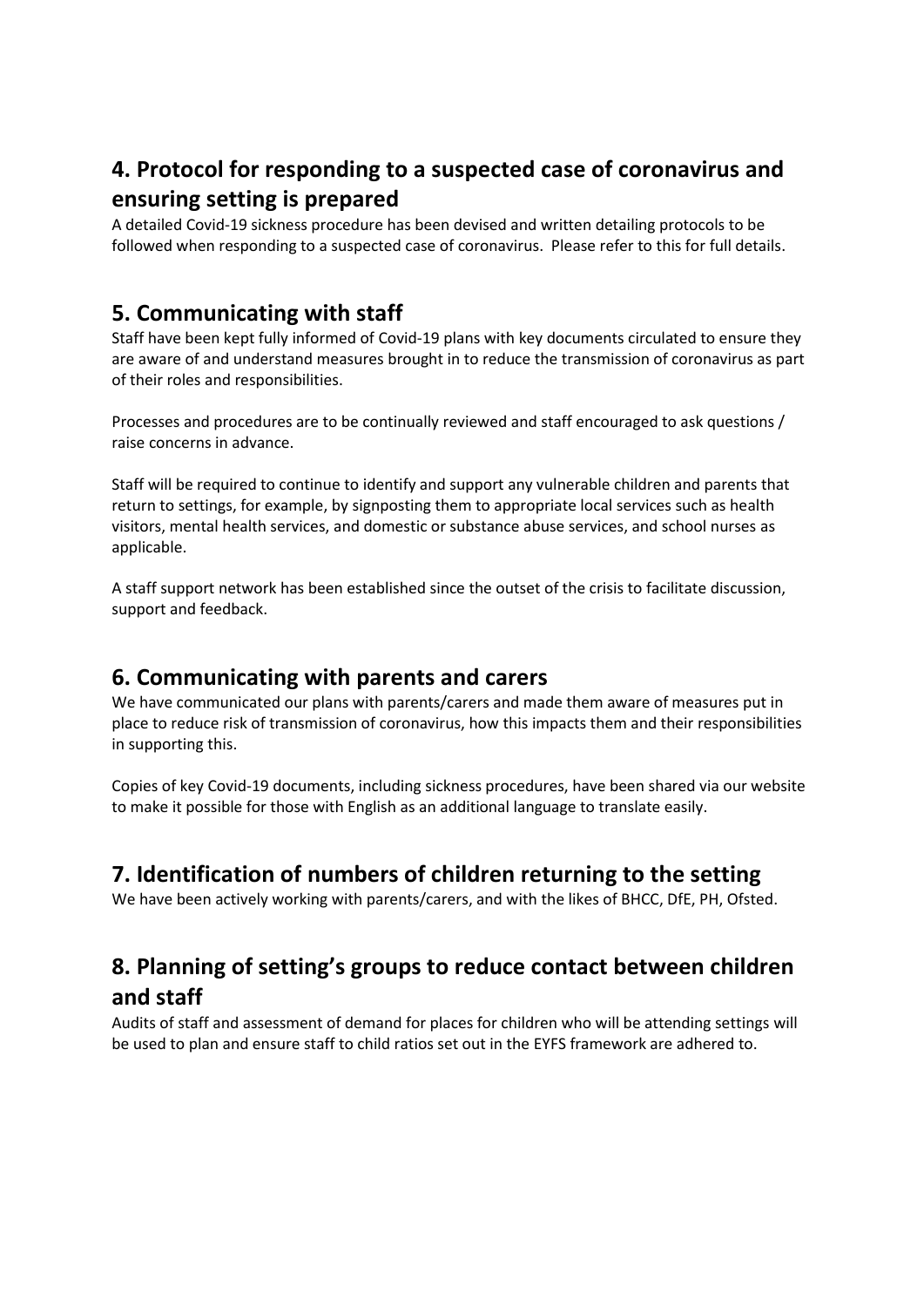# **9. Identify safeguarding, special educational needs and disability (SEND), child wellbeing and welfare requirements**

Taking account of children's individual needs and circumstances is seen as key. The coronavirus outbreak may have caused significant mental health or wellbeing difficulties for some children. Staff will be alert to harms that may have been hidden or missed while they have not been attending settings. Consideration of the mental health, pastoral and wider health and wellbeing support children may require, including with bereavement, and how to support them to transition into the setting after a long period of absence have been taken into consideration.

A range of communication channels have been established, to liaise with parents/carers as well as identify specific support for children and how children's needs may have changed to prepare for their return to the setting.

Effective child protection arrangements are already in place along with plans to support high needs groups, including children with SEND, vulnerable children and disadvantaged children when the setting reopens. The setting will refer to government guidance on supporting vulnerable children when planning appropriately.

It should be noted that the operation of external agencies that support children with SEND or with behaviour / other issues (BHISS), including EAL (EMAS), may be adversely affected. As a result, plans may need to be continually revised according to circumstance.

Changes to the routines in a setting may prove more challenging for some children with SEND. Staff will be required to consult with the SENCo on how best to plan for such children within the setting in consultation with the parents/carers.

Attendance of vulnerable children is encouraged and a range of support measures have been offered according to their needs and their individual family circumstances. In cases where children considered vulnerable do not attend the provision as expected, it will be necessary to follow up with the parent/carer in the usual way to establish the reasons for absence. We will continue to work with local authorities, school nurses and health visitors where relevant, to monitor the welfare of vulnerable children who are not attending provision, along with any other children they might wish to keep in touch with for safeguarding purposes.

The safeguarding responsibilities of settings have not changed, and regulatory action including visits to settings which are triggered by safeguarding continue.

## **10. Planning what children should learn and how to adapt the EYFS**

Initially priorities, at this time, are helping young children to adapt to Covid-19 routines and supporting children to settle into the setting. Continuing to support early language and communication skills is also seen as essential along with encouraging exercise mindful of those with limited opportunity to exert themselves physically.

Every effort will be made to continue providing an environment that invites learning across all 7 areas as far as is practicable during this time.

Activities such as stories and games may be used to help children to socialise and resettle into familiar everyday routines.